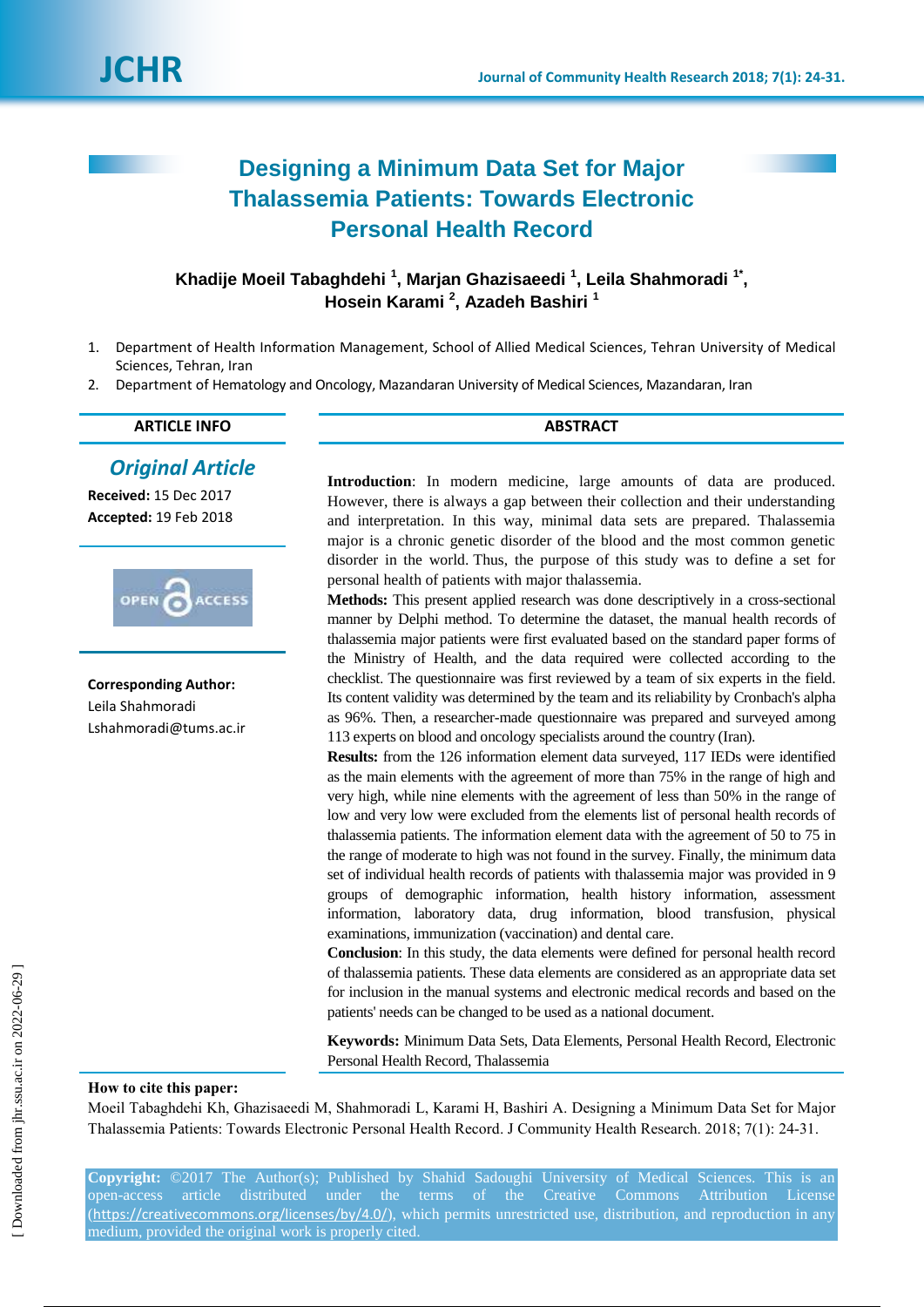## **Introduction**

Thalassemia major is a chronic genetic disorder of the blood because of the lack of synthesis of one or more globin polypeptide chains transferred from generation to generation according to the rules of Mendelian genetics  $(1.2)$ . Patients are characterized by signs and symptoms of chronic and severe anemia, lack of appropriate growth, enlargement of the spleen and liver, bone diseases, especially noticeable changes in the head bones and persons associated with changes in appearance  $(3)$ . Thalassemia is the most common genetic disorder in the world  $(4)$ . It is estimated that there are about 270 million carriers for major hemoglobin disorders in the world, and every year about 300 to 400 thousand children with types of anemia are born around the world  $(5)$ . Until a few years ago, these patients died in the second decade of their life. However, today, with advances in treatment, and particularly after the beginning of iron deregulation treatment, a great progress has occurred in treating these patients. Nowadays, with proper treatment, the relatively long lifetime can be expected of them  $(6)$ . Therefore, due to high significant advances in the medical science area, reduced mortality due to thalassemia and increased life expectancy of these patients, their quality of life is considered as one of the most important indicators of health care <sup>(7)</sup>. Recent advances in information and communication technology have made it possible for comprehensive tools development, which is considered to support greater participation of the consumer in the healthcare process (8). The personal health record is one such tool  $^{(9)}$ . Research has shown that a lot of vital treatment and patients' health information in medical records, which are produced and maintained by hospitals and health- treatment centers, are not recorded or even will be recorded wrongly or incompletely. With a personal health record and its information that is available by the person himself, in addition to the fact that he can monitor the recording of information, he can provide complete and useful

information to health care providers in emergency situations to improve clinical decisions  $(10)$ . Today, the information in each country is considered as a part of that country's national reserves, and achieving them has turned into an international competitiveness issue in the global arena. Due to the explosion of information technology phenomenon and as a result of growing information technology and electronic and computer devices in the past decade, setting up systems for the production and management of information appears to be essential  $(11 - 13)$ . The quality of a case (file) regarding studies, research, scientific, and statistical information is dependent on the quality of the contents contained in that are recorded by those who documented them. This quality is often expressed in terms of relevance, completeness, availability, timeliness, and readability. Therefore, health record documentation is an important legal and professional requirement for all health professionals, since appropriate documentation facilitates the exchange of patient information for all the members of the treatment team, which is crucial by itself to ensure all care provided to the patient. In addition, medical records can be used for research, qualitative evaluation, and forensic medical purposes  $(14)$ . In advanced medicine, large amounts of data are produced; however, there is always a deep gap between collecting them, their understanding, and interpretation. On the other hand, the available data are bulky and confusing. Thus, the minimum data sets are prepared, which is a method to collect key data elements and resolves the internal need of each institution and, finally, the medical community needs  $(15-17)$ .

These sets typically include key data elements related to the clinical situation, procedure, expertise, field or care process to provide a comprehensive overview of the relevant data elements. The availability of reliable data sets is essential for the provision of integrated health care. In information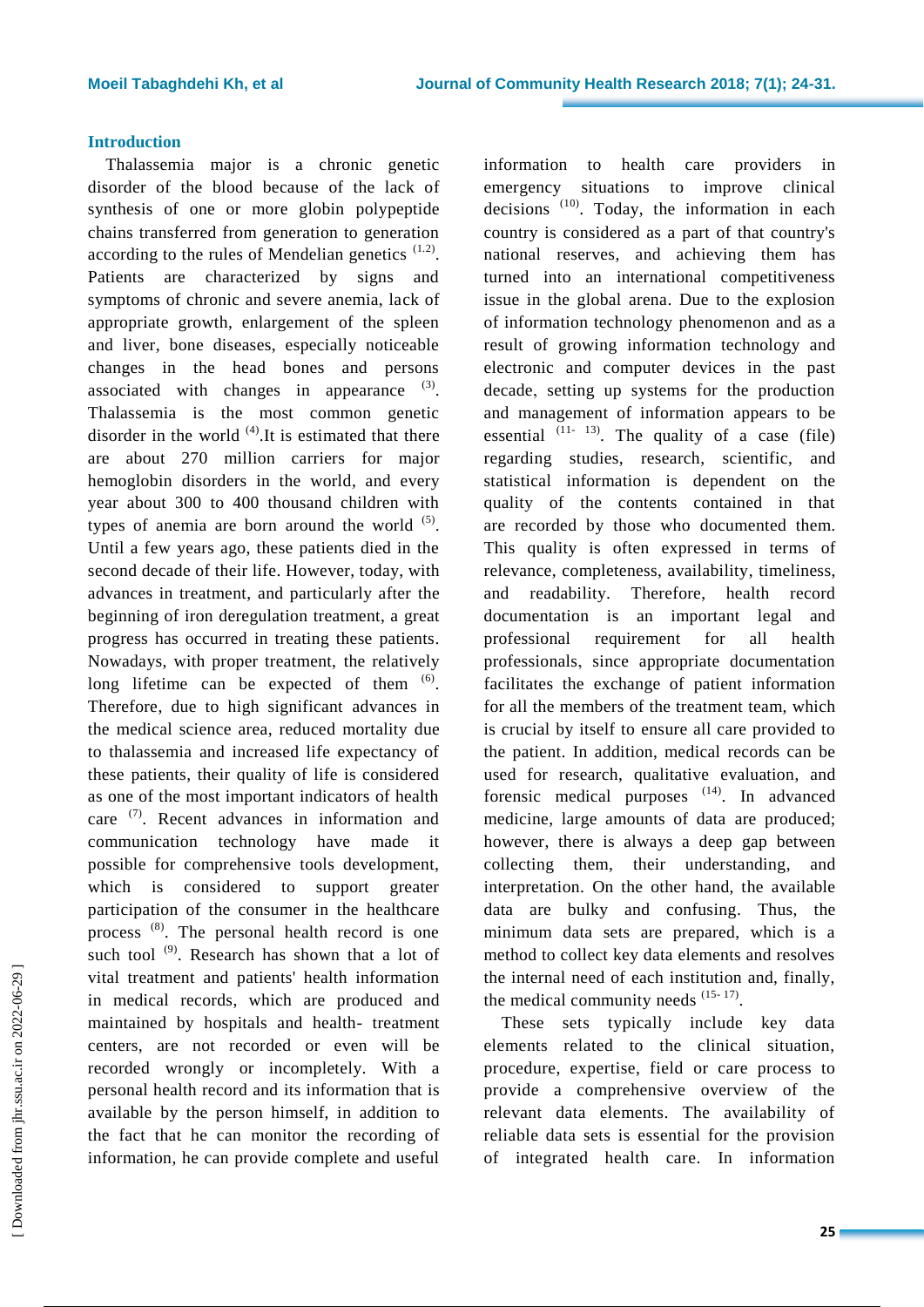systems, using data sets, the quality of care measures, the possibility of sharing health information and the global introduction of electronic health records (15, 18-20) are improved. In a descriptive -comparative study, Rangraz suggested an initial model for Iran personal health record, in which the concepts, trustees and how to use personal health record are mentioned, but more details such dataset were not discussed  $^{(21)}$ . In Iran, there is no minimum data set of thalassemia patients' health, and the data are collected in a scattered pattern in clinics and hospitals. Due to the lack of health datasets on patients with thalassemia major, the establishment of an indigenous and scientific data seems to be necessary. The aim of this study was to determine the data set of electronic personal health records system for patients with thalassemia in Iran.

#### **Methods**

The present study was an applied research that was done descriptively by Delphi method. In this research, to determine the data set of personal health records of patients with thalassemia, the manual health records of thalassemia major patients were first evaluated based on the standard paper forms of the Ministry of Health, and the data required were collected according to the checklist. Then, a researcher-made questionnaire, including demographic information, health history information, assessment information, laboratory data, drug information, blood transfusion, physical examinations, immunization (vaccination) and dental care was prepared and surveyed by using the Delphi method. The questionnaire was first reviewed by a 6-expert team, including a blood and oncology specialist, a statistician and epidemiologist, a health information management professional, a specialist in medical informatics, a master of medical records education, and a master of health information technology. Its content validity was determined by the team and its reliability by Cronbach's alpha as 96%. The questionnaire was then sent to 113 of Hematology and Oncology specialists inside the country. The

sample size determination was done by Morgan table. The specialists were asked to rate their degree of agreement in relation to each of the elements in the form of five options from "Very high" to "Very low." An open question was put in the end so that they can write their comments and suggested elements. The questionnaire was sent by in-person delivery and via email. According to the pattern, their decision making about the elements was as follows: If 75% or more of the respondents have selected the options of "Very high" and "High" for an element, the element will be considered as the main element; if 50-75% of the respondents have selected the options of "Very high" and "High" for an element, the element will be regarded as a proposed element. If less than 50% of respondents have selected the options of "Very high" and "High" for an element, the element will be removed from the case. After completing the questionnaires by hematology and oncology specialist, the data were analyzed using SPSS software version 14.

#### **Results**

According to data sets obtained through scientific studies, articles, references, medical records and standard forms of Ministry of Health, the minimum datasets related to electronic personal health records of patients with thalassemia were provided in the form of a questionnaire to 113 Hematology and Oncology Specialists. Of 113 questionnaires sent, 110 cases were received.

According to Table 1, 87.4% of respondents were faculty members. Most doctors (80.9%) were working in private and organizational hospitals, and also, most respondents had 10-20 years of work experience (67.3%). Of the 126 information element data surveyed, 117 IEDs were identified as the main elements with the agreement of more than 75% in the range of high and very high, while nine elements with the agreement of less than 50% in the range of low and very low were excluded from the elements list of personal health records of thalassemia patients. The information element data with the agreement of 50% to 75% in the range of moderate to high was not found in the survey.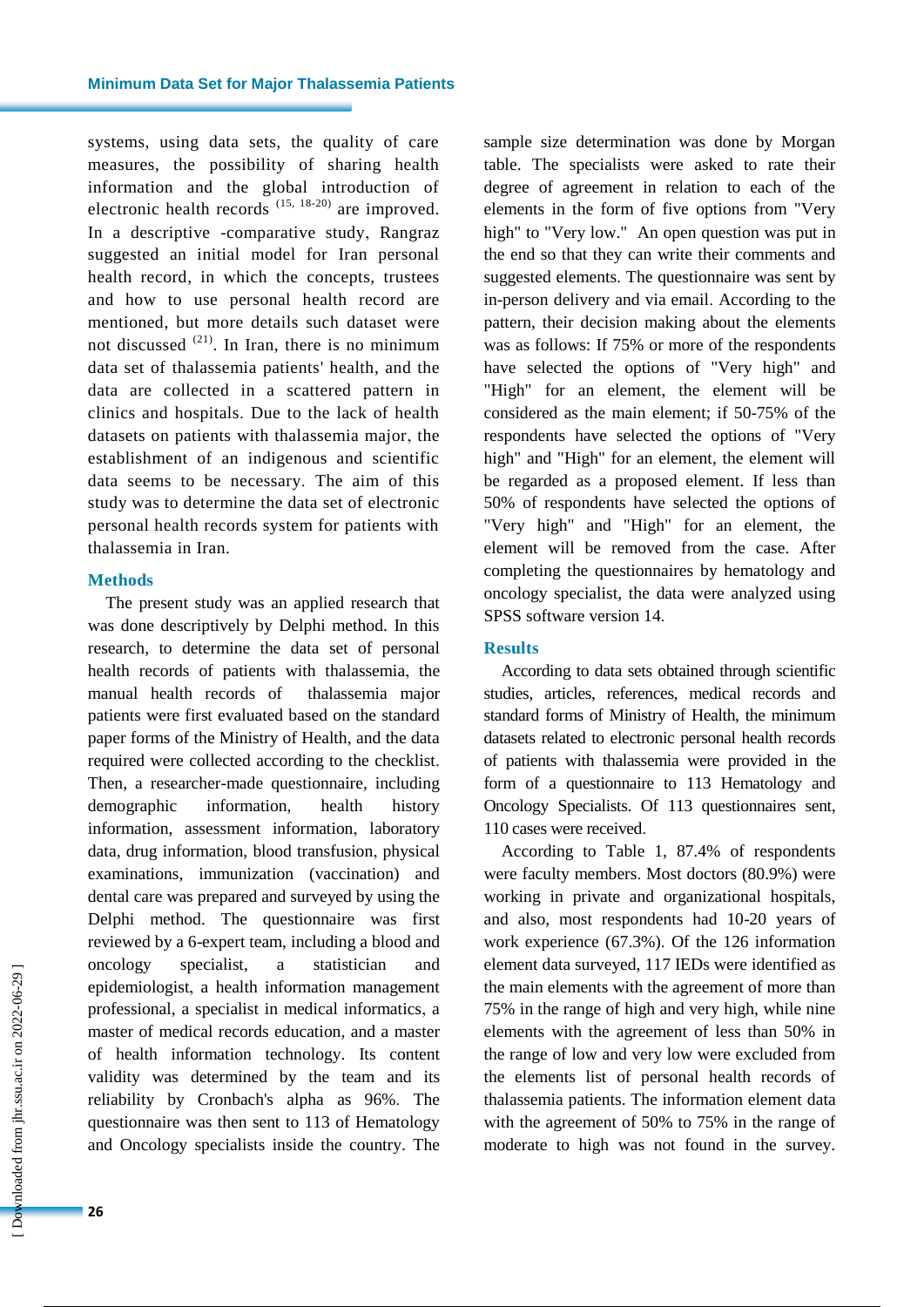| Profile                                  |                            | <b>Frequency</b> | Percentage |
|------------------------------------------|----------------------------|------------------|------------|
|                                          | Yes                        | 95               | 86.4%      |
| Being Faculty Member                     | No.                        | 15               | 13.6%      |
|                                          | Total                      | 110              | 100%       |
|                                          | Organizational             | 14               | 12.7%      |
| Working in Private and/or Organizational | Private                    | 7                | 6.4%       |
| Hospitals                                | Private and Organizational | 89               | 80.9%      |
|                                          | Total                      | 110              | 100%       |
|                                          | >10                        | 20               | 18.2%      |
|                                          | $10 - 20$                  | 74               | 67.3%      |
| Years of Experience                      | $20$                       | 16               | 14.5%      |
|                                          | Total                      | 110              | 100%       |

**Table 1.** Demographic information about respondents on the dataset of electronic personal health records of patients with thalassemia

**Table 2.** Minimum data set of personal health records of patients with thalassemia major

| <b>Main information data</b><br>elements | <b>Details</b>                                                                                                                                                                                                                                                                                                                                                                                                                                                 |
|------------------------------------------|----------------------------------------------------------------------------------------------------------------------------------------------------------------------------------------------------------------------------------------------------------------------------------------------------------------------------------------------------------------------------------------------------------------------------------------------------------------|
| Demographic<br>information               | Name & Family, father's name, gender, national code, date of birth, place of birth (province,<br>city), level of education, marital status, employment status, occupation type, type of<br>insurance, Social Security number, date of validity of the insurance, supplemental insurance<br>status, type of supplemental insurance, date of validity of supplemental insurance,<br>supplemental insurance number, registration number, address, contact number. |
| <b>Health History</b>                    | Age at disease diagnosis, age at first blood transfusion, drug allergies, family history of<br>certain other diseases, history of surgery, date of surgery, reason for surgery.                                                                                                                                                                                                                                                                                |
| General physical<br>examinations         | Weight, height, blood pressure, recording head position, head circumference, recording face<br>status, recording eye status, record thyroid status, spleen size, recording skin condition,<br>recording the genital area status.                                                                                                                                                                                                                               |
| Biochemical data                         | Fbs 2hpp Bun Cr Ca Ph Uric acid ALK.ph SGOT SGPT T.Bill D.Bill LDH of<br>Ferritin G Gholestrol G/A . U/C                                                                                                                                                                                                                                                                                                                                                       |
| Hematological data                       | Hb, Hct, RBC count, WBC count, platelet, MCV, MCH, MCHC, RDW, PT · PT.                                                                                                                                                                                                                                                                                                                                                                                         |
| Immunological data                       | $HBSAG( E.C.L) \cdot , HBSAB( E.C.L) HIV$                                                                                                                                                                                                                                                                                                                                                                                                                      |
| Pharmaceutical data                      | Drug name, date of onset of drug use, frequency of drug use, the dosage of drug use, drug<br>use method, drug discontinuation time.                                                                                                                                                                                                                                                                                                                            |
| Blood transfusion data                   | Type of thalassemia, blood group, blood group subsidiary, history of blood transfusion,<br>blood transfusion interval (d), blood volume requested at each injection, product type,<br>reaction to blood transfusion, blood filtering condition, receiving drug during the<br>transfusion.                                                                                                                                                                      |
| Physical tests data                      | Test name, test date, doctor, test results, 6-month checkups, tests, and examinations of<br>hepatitis, 6-month tests and examinations of liver function, 6-month tests and examinations<br>of ferritin, annual checkups of heart consultation and echo, annual surveys of bone<br>densitometry tests, MRI of the liver, MRI of the heart.                                                                                                                      |
| Vaccination                              | Vaccine name, vaccination date                                                                                                                                                                                                                                                                                                                                                                                                                                 |
| Dental care                              | Examination date, dentist, lesion type, lesion site, treatment action name.                                                                                                                                                                                                                                                                                                                                                                                    |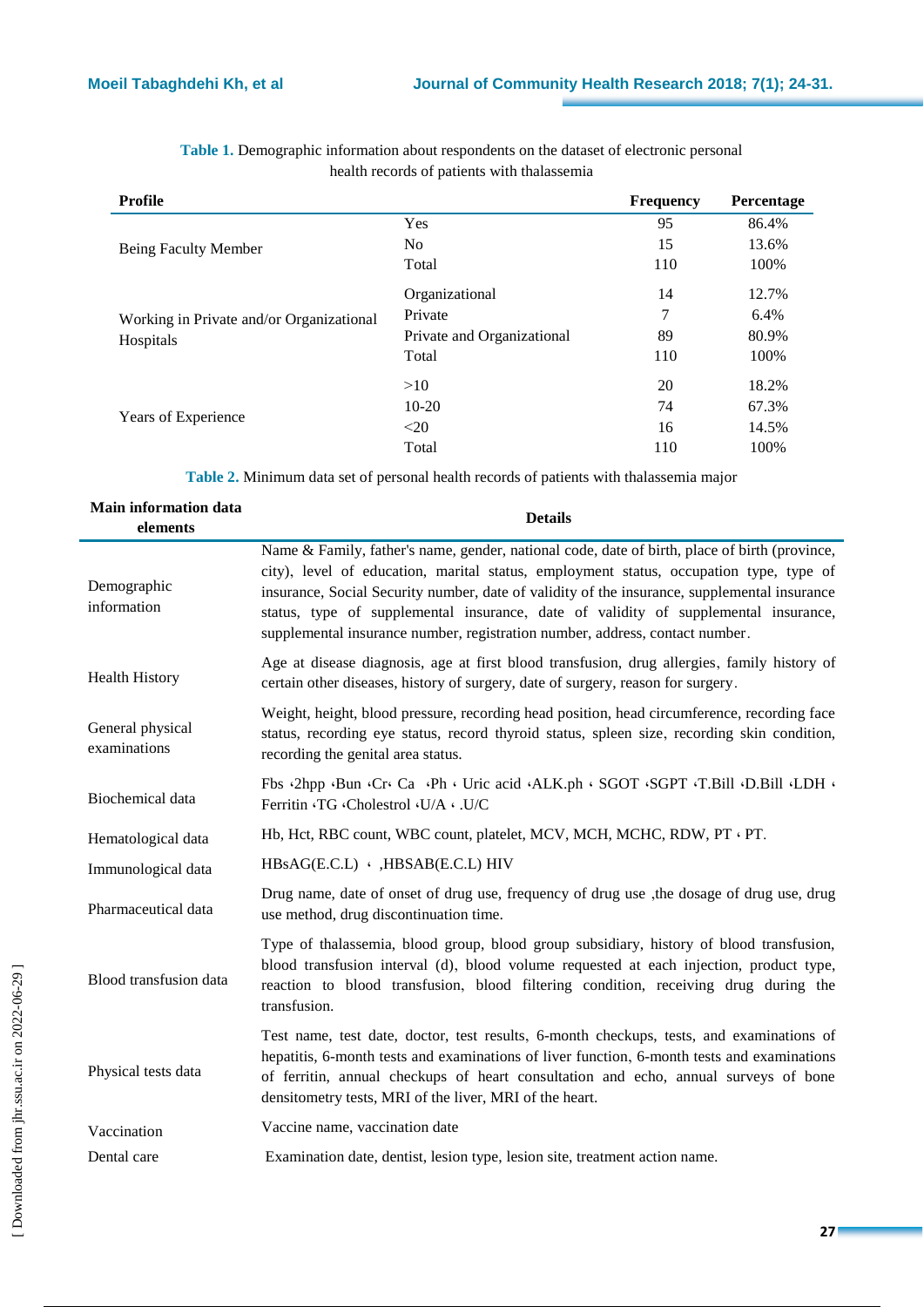#### **Discussion**

Modern medicine produces a lot of data. However, there is always a gap between their collection, understanding and interpretation. Thus, minimal data sets are prepared, which is a method of collecting key data elements and resolves the internal needs of each institution and, finally, the needs of the medical community  $(22)$ . The aim of this study was to determine the data set for personal health record of patients with thalassemia major. In this research to determine the dataset of personal health records of patients with thalassemia, was surveyed among experts on blood and oncology specialists around the country (Iran).In the case of demographic information, all of the data elements except for the mother's name and the village of the place of birth were excluded from the study. In the case of health history information, all elements were selected as the main data elements. In the case of General physical examination information were all data element s except for recording the condition of the ear, recording the condition of the nose, recording the condition of the throat, and recording the condition of the hair, and these elements were excluded from the research. In the case of Physical tests data, all data element except the auditory, optometry and endocrine/internal consultation were selected and these elements were excluded from the research. All the data elements of the laboratory reports, drug treatments, blood transfusions, vaccination, and dentistry were selected as the main elements. In a study in 2006 entitled as "A joint program to assess diabetes in Asia" conducted by Kuo et al., a web-based system was designed through which clinical and epidemiological data of patients with diabetes were collected. On this site, doctors used identification information such as name, surname, age, gender, address and postal code to identify patients. Clinical data obtained from routine surveys, results of clinical examinations, including blood lipid levels, blood glucose and glycosylated hemoglobin, pharmaceutical data, History of disease, history of development of other Diseases, eye health, foot and kidney function were also recorded in the System  $(23)$ . The minimum data set of demographic information, health history information, clinical test information, are consistent with the results of the present study. In 2009, Mariel et al. conducted a study entitled as "A web-based guide to determine the amount of insulin injection for patients with diabetes. In the designed system, the data related to blood sugar levels were recorded on a daily basis. Along with the patients, identifying information, including name, surname, age, sex, nationality and marital status, some other data elements such as socioeconomic status and consumption of drugs or alcohol were recorded in the system  $(24)$ . The demographic data of current study are consistent with this study. In 2011, in a study entitled as "Using and evaluation of remote diagnosis of skin diseases in the Honduras areas", Biez et al. also used identity and clinical data elements, including patient identification number, sex, medical history and disease history, family history, allergies and medications being consumed, status of treatments done and images of skin lesion as the minimum information sent to the specialist in the remote diagnosis system of skin diseases. However, Biez did not make an informed survey from the specialist to determine the data items, but in this study, the physicians were surveyed to determine the required information  $(25)$ . In a study by Hasannejad entitled as "Developing a web-based system for management of type I diabetes by patient" in 2014, in the stage of needs assessment, a research her-made questionnaire was designed based on the extensive literature survey, which included 32 closed questions in five areas (personal details, identity information, clinical information, clinical examinations and capabilities of the system). The questionnaire was provided to 30 patients with type I diabetes referred to the endocrine clinic of Imam Hussein (AS) Hospital in Tehran and 15 endocrinologists working in centers affiliated to Shahid Beheshti University of Medical Sciences. In the section of identity information, the data elements such as name, surname, age, gender, height, weight and the person contact number were deemed necessary, while the elements of father's name, national ID, contact number of a relative of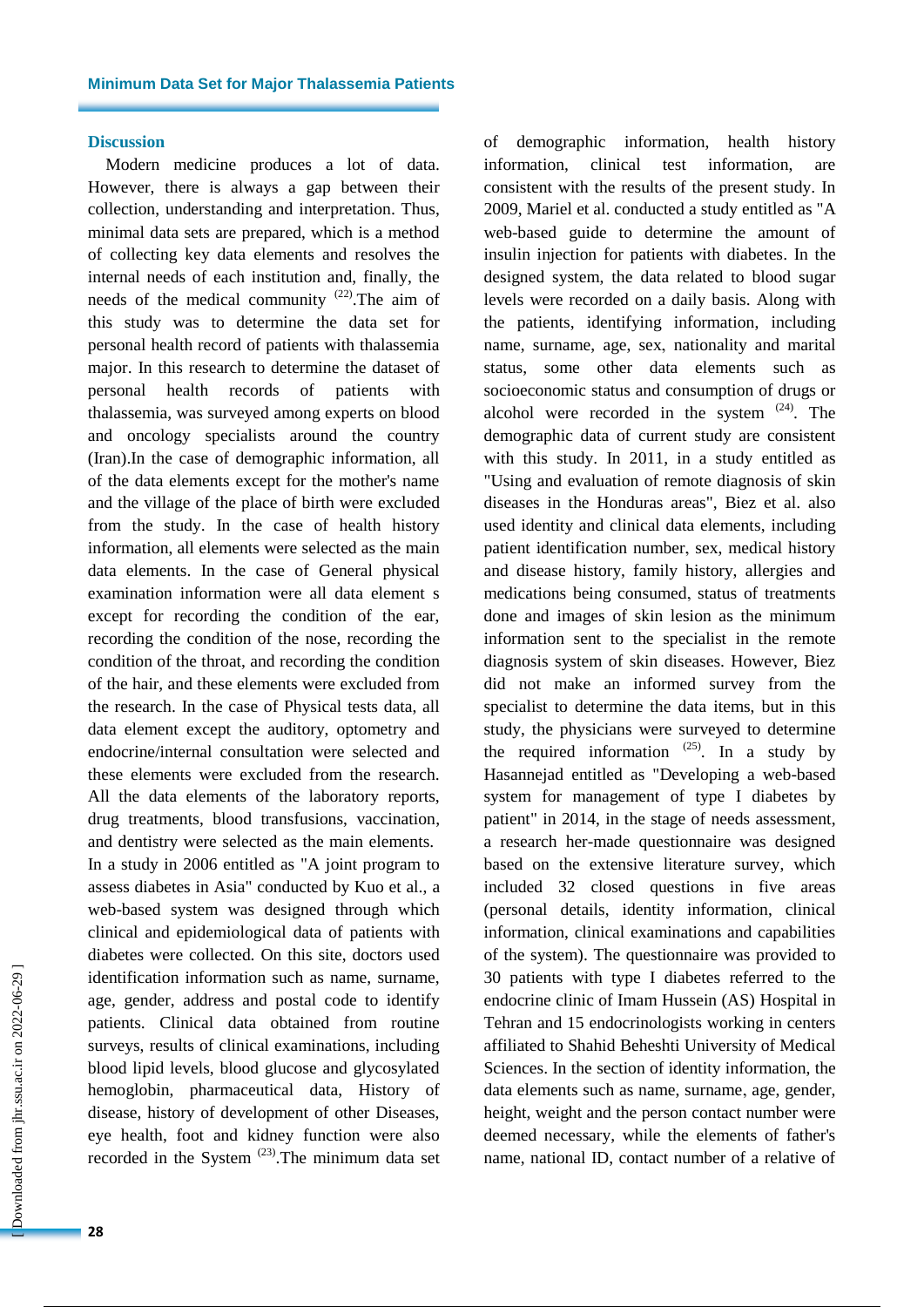the pat8ient, and the patient address of residence were identified as unnecessary elements by the majority of participants in the study  $(26)$ . In this study, as in the present study, a survey was conducted to determine the minimum data set. The Elements of father's name, national code, patient's address were selected as the main data elements. In Abdolkhani study <sup>(14)</sup> entitled as "Comparative study of minimum data set of athletes' health records in selected countries and presenting a model for Iran" in 2014, the researcher's questionnaire was designed based on the different sites of Sports Medicine of America, Australia, Canada as well as the Olympics website, and domestic activities by referring to Federation of Sports Medicine of Islamic Republic of Iran and examining the clinical examination forms used by the Federation and study the standard forms for reporting injuries, health history, physical examinations and clinical forms of the mentioned three countries and examples of electronic personal health records. The questionnaire included 11 sections of demographic information, health history, general body examinations, reporting injuries, physical examinations, medication, surgeries, physical therapy, nutrition, dental care and vaccination. The questionnaire was provided to 50 available samples of specialists of sports medicine, sport injuries and corrective actions, health information management, medical informatics and medical records. The demographic information included name and surname, father's name, place of birth, marital status, national code, registration number, date of birth, sex, blood group, address and phone number, name of the federation and information elements, sports team name and the name of the club. In the section of information elements of the health history, the factors of drug allergies, taking medications, past medical history, surgical history and family history of certain diseases were identified as information elements of Electronic personal health record of athletes. In the section of general body examinations, the factors of cause for referring, history of current illness and recording cardiopulmonary, musculoskeletal, neurological,

eye, ear, nose and throat, skin and lymph nodes status were diagnosed as the Electronic personal health record data elements of athletes. In the section of physical examination, the factors of test name, test date, test results and recommendations based on the test results were identified as Electronic personal health record data elements of the athletes. In the section of drug treatment, the factors of the drug name, date of commencement and cessation of drug use, drug dosage, cause of administration, frequency of drug use, adverse effects and interfering with certain medication or food, drug shelf-life in the body, and list of illicit drugs were identified as Electronic personal health record data elements of the athletes. In the section of dental care, the factors of type and location of the lesion and the treatment measure name were identified as Electronic personal health record data elements of the athletes. In the vaccination section, the factors of vaccine name, vaccination date, cause of injection and the injection site according to the most participants were identified Electronic personal health record data elements of the athletes (14) . In consistence with this study, the demographic, health history, general examinations, drug treatments, vaccination and dentistry data also were considered. Some of the limitations of this study were the incomplete medical record of some thalassemia patients and also the lack of some participating experts in the completion of the questionnaire.

### **Conclusion**

Data elements defined for the personal health of thalassemia patients included nine population information groups, history, assessment information, laboratory data, drug information, blood transfusion, physical examination, vaccination and dental care, which is considered a suitable set for inclusion in manual systems and electronic medical documentation. Since this data set was presented in a survey of oncologists and hematologists throughout the country, it is recommended to study and exploit it. Based on your patient needs, the required changes can be made to use it as a national document.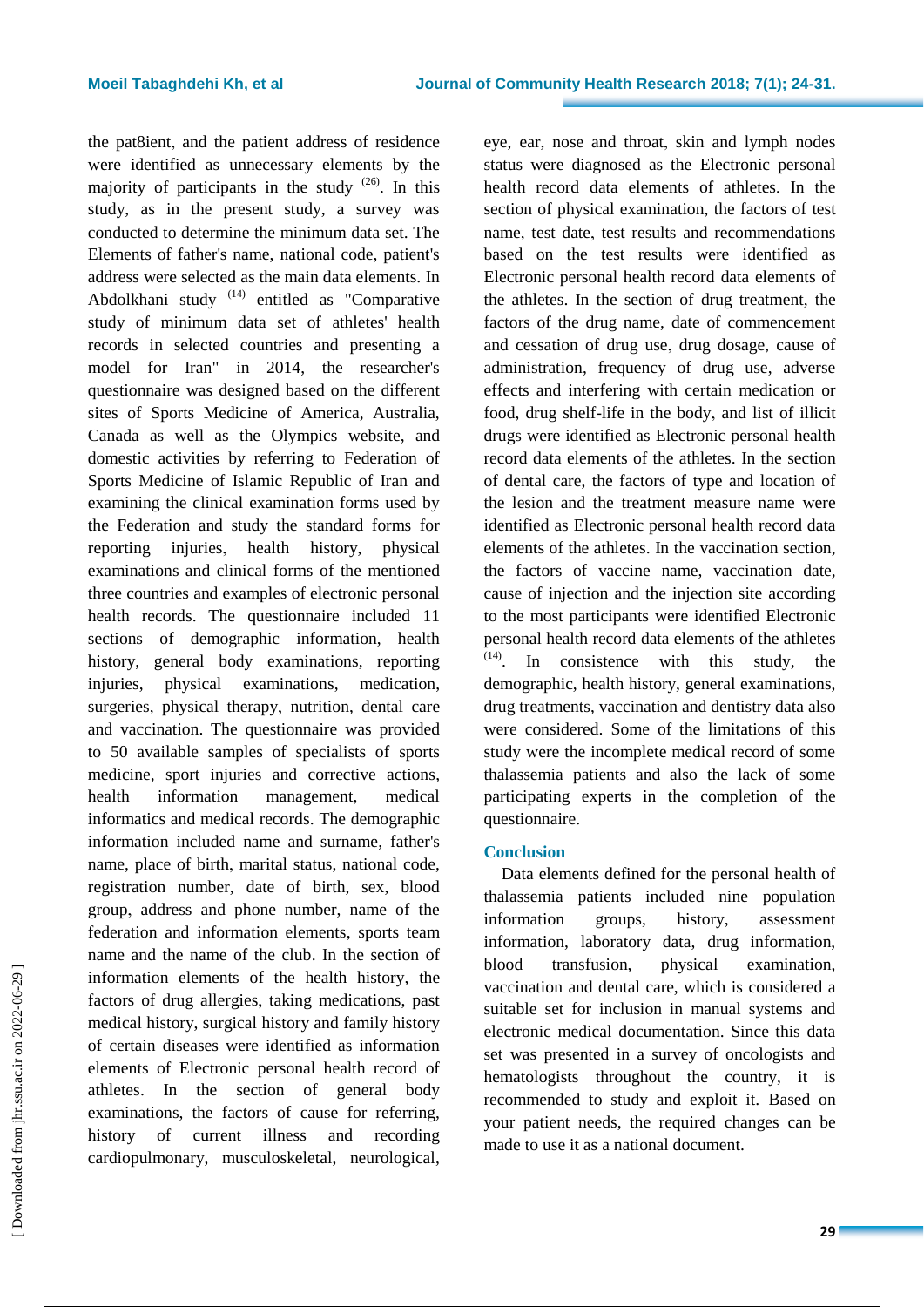#### **Acknowledgements**

The present article has been derived from an MSc thesis in the field of Health Information Technology. Hereby, all the colleagues at the thalassemia clinic of Bu-Ali Sina Hospital in Sari and the faculty members of the Health Information Management Department at Tehran University of Medical Sciences, who helped the researchers in this survey, are highly esteemed and appreciated.

#### **Funding**

This research received no specific grant from any funding agency.

### **Conflict of interest**

The authors declare that there is no conflict of interest.

#### **References**

- 1.Liguori C, Pitocco F, Di Giampietro I, et al. Relationship between myocardial T2\* values and cardiac volumetric and functional parameters in β-thalassemia patients evaluated by cardiac magnetic resonance in association with serum ferritin levels. European Journal of Radiology. 2013; 82(9): e441-e7.
- 2.Lin C-K, Chen L-P, Chang H-L, et al. Underestimation of the coexistence of iron deficiencies and thalassemia minors: a single institution experience in Taiwan. The Kaohsiung Journal of Medical Sciences. 2014; 30(8): 409-414.
- 3.Zarea K, Pordanjani SB, Pedram M, et al. Quality of life in children with thalassemia who referred to thalassemia center of Shafa Hospital. Jundishapur Journal of Chronic Disease Care. 2012; 1(1): 45-53.
- 4.Long J, Ye X, Lao K, et al. Detection of three common α-thalassemia in non-deletion types and six common thalassemia in deletion types by QF-PCR. Clinical Biochemistry. 2013; 46(18): 1860-1864.
- 5.Shahnavazi A, Abdi N, Allahyari E, et al. Effectiveness of eye movement desensitization and reprocessing on anxiety in children with thalassemia in a 12-month follow up. Armaghane Danesh. 2016; 20(11): 962-971.
- 6.Olivieri NF, Brittenham GM. Iron-chelating therapy and the treatment of thalassemia. Blood. 1997; 89(3): 739-761.
- 7.Yazdi K, Sanagoo A, L J. [Psychosocial,](https://goums.ac.ir/journal/article-1-266-en.pdf) social and financial problems with coping strategies among families with [thalassemic](https://goums.ac.ir/journal/article-1-266-en.pdf) patients. Journal of Gorgan University of Medical Sciences. 2007; 9(2): 71-75. [Persian].
- 8.Ahmadi H, Nilashi M, Shahmoradi L, et al. Hospital information system adoption: expert perspectives on an adoption framework for malaysian public hospitals. Computers in Human Behavior. 2017; 67:161-189.
- 9.Nazi KM, Hogan TP, Wagner TH, et al. Embracing a health services research perspective on personal health records: lessons learned from the VA My HealtheVet system. Journal of General Internal Medicine. 2010; 25(1):62-67.
- 10. Rangraz JF, Ahmadi M, Sadoughi F, et al. Concepts and applications of personal health records in selected countries. Health Information [Management.](http://www.sid.ir/En/Journal/JournalList.aspx?ID=8003) 2012; 9(2): 147-160. [Persian].
- 11. Azizi A, Abdolkhani R. The case study of effect of hospital information system in improvement of Razi hospital performance. Jentashapir Journal of Health Research. 2012; 2(4): 185-190. [Persian].
- 12. Shahmoradi L, Habibi-Koolaee M. Integration of health information systems to promote health. Iranian Journal of Public Health. 2016; 45(8): 1096-1097.
- 13. Ahmadi M, Rezaei H, Shahmoradi L. Electronic health record: structure, content, and evaluation. Tehran: Jafari Publication; 2008. [Persian].
- 14. Safdari R, Dargahi H, Halabchi F, et al. A comparative study of the athlete health records' minimum data set in selected countries and presenting a model for Iran. Journal of Payavard Salamat. 2014; 8(2): 134-142. [Persian].
- 15. Abdelhak M, Grostick S, Hanken MA. Health information: management of a strategic resource. Tehran: Elsevier Health Sciences; 2014. [Persian].
- 16. Safdari R, Shahmoradi L, Ebrahimi M. Minimum data set of anatomical pathology information system from the perspective of experts. Journal of Payavard Salamat. 2015; 9(3): 300-314.
- 17. Mahmoudvand Z, Kamkar M, Shahmoradi L,et al. Determination of minimum data set (msd) in echocardiography reporting system to exchange with iran's electronic health record (ehr) system. Acta Informatica Medica. 2016; 24(2): 116-119.
- 18. Svensson-Ranallo PA, Adam TJ, Sainfort F. A framework and standardized methodology for developing minimum clinical datasets. AMIA Summits on Translational Science Proceedings. 2011; 2011: 54-58.